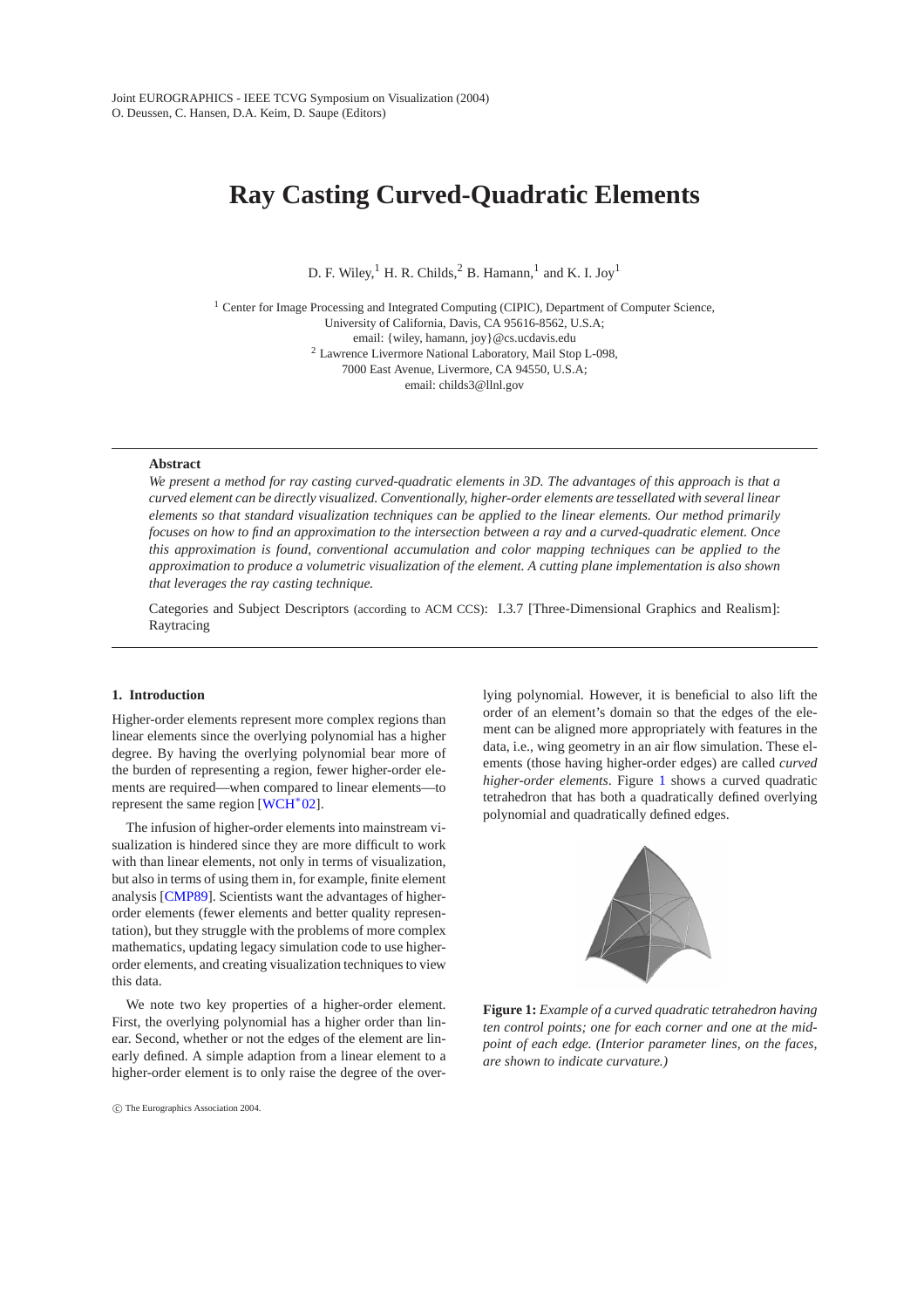

<span id="page-1-0"></span>**Figure 2:** *Ray casting of an MRI (magnetic resonance imaging) data set of human head.*

Some techniques for linear element visualization can be modified slightly and applied to linear-edge higher-order elements. Though in most cases, new techniques for visualization must be developed, for example, extracting isosur-faces directly from quadratic elements [\[WCG](#page-8-2)<sup>\*03]</sup>. To further the available tools for visualizing higher-order elements, we present a method for ray casting curved-quadratic elements. (Curved-quadratic elements are elements that have both a quadratically defined polynomial as well as edges.)

A fundamental rendering technique for tetrahedral elements (and all other types of volumetric mesh elements) is ray casting, see [\[Kau91,](#page-8-3) [PPL](#page-8-4)∗99]. The basic idea is to "shoot" rays—from a viewpoint to each pixel on an image plane—into a mesh of tetrahedra and color each pixel by accumulating *intersection segments* that result from intersecting the ray with elements in the mesh, see Figure [2.](#page-1-0) Many implementations of ray casting sample the data being visualized at discrete locations along the ray. This method works well for linear-edge elements, since it is relatively easy to determine where, inside an element, a sample point lies. Given a linear mapping *Tlinear* from parameter space U to physical space  $\mathbb R$  for an element, one puts the point  $\mathbf p \in \mathbb R$  through the inverse transform  $T_{linear}^{-1}$  to find its parameter space tuple  $\mathbf{u} \in \mathbb{U}$ . The function overlying the element is then evaluated at **u** to provide the sample of the overlying polynomial. When considering curved elements, however, determining a parameter space coordinate is non-trivial, since it is difficult to determine the inverse of a higher-order mapping.

#### **2. Element Definitions**

The ray casting discussion in this paper is focused on quadratic elements, though, the concepts presented can be applied to elements having a higher order than quadratic. A simplicial element in 2D has six associated knots—one knot per corner and one knot per edge. For simplicity, only edge knots that are positioned at the midpoint along the edges of the standard simplex are considered. A quadratic polynomial is associated with each element that represents the dependent variable over the corresponding region in space. Each quadratic basis polynomial is represented in Bernstein-Bézier form, see [\[Far02\]](#page-8-5).

The standard triangle  $T^{\mathbb{U}}$  in parameter space is the triangle with corners  $(0,0)^T$ ,  $(1,0)^T$ , and  $(0,1)^T$ . A 2D quadratic Bernstein-Bézier polynomial  $B_{i,j}^2(u, v)$  (abbreviated  $B_{i,j}^2$ ), is defined as

$$
B_{i,j}^{2}(u,v) = \frac{2!}{(2-i-j)!i!j!} (1-u-v)^{2-i-j} u^{i} v^{j},
$$
  
\n
$$
i, j \ge 0, i+j \le 2,
$$
 (1)

and is associated with each corner and midpoint of each edge. The six basis polynomials correspond to the six knots  $\mathbf{u}_{i,j} = (u_{i,j}, v_{i,j})^{\mathrm{T}} = \left(\frac{i}{2}, \frac{j}{2}\right), i, j \ge 0, i + j \le 2$ , in the standard triangle  $T^{\mathbb{U}}$ . Thus, a curved-quadratic triangle mapping is defined as

$$
T(u,v) = \sum_{j=0}^{2} \sum_{i=0}^{2-j} \mathbf{k}_{i,j} B_{i,j}^{2}(u,v),
$$
 (2)

<span id="page-1-1"></span>where  $\mathbf{k}_{i,i}$  are the six control points of the triangle. (We occasionally renumber the knots as  $\mathbf{k}_0$ ,  $\mathbf{k}_1$ , ...,  $\mathbf{k}_5$  to correspond to **k**0*,*0, **k**2*,*0, **k**0*,*2, **k**1*,*0, **k**0*,*1, **k**1*,*1, respectively.)

The curved-quadratic tetrahedron is a straightforward extension of the 2D case. A quadratic tetrahedron is defined by ten knots—four corner knots and six edge knots. The standard tetrahedron  $T^{\mathbb{U}}$  in parameter space is the tetrahedron with corners  $(0,0,0)^{\text{T}}$ ,  $(1,0,0)^{\text{T}}$ ,  $(0,1,0)^{\text{T}}$ , and  $(0,0,1)^{\text{T}}$ . A 3D quadratic Bernstein-Bézier polynomial  $B_{i,j,k}^2(u,v,w)$ (abbreviated  $B^2_{i,j,k}$ ), is defined as

$$
B_{i,j,k}^{2}(u,v,w) = \frac{2!}{(2-i-j-k)!i!j!k!} \n(1-u-v-w)^{2-i-j-k}u^{i}v^{j}w^{k}, \ni, j,k \ge 0, i+j+k \le 2,
$$
\n(3)

and is associated with each corner and midpoint of each edge. The ten basis polynomials correspond to the ten knots  $\mathbf{u}_{i,j,k} = (u_{i,j,k}, v_{i,j,k}, w_{i,j,k})^{\mathrm{T}} = \left(\frac{i}{2}, \frac{j}{2}, \frac{k}{2}\right)^{\mathrm{T}}, i, j, k \ge 0, i+1$  $j+k \leq 2$  in parameter space. Thus, a curved-quadratic tetrahedral mapping is defined as

$$
T(u, v, w) = \sum_{k=0}^{2} \sum_{j=0}^{2-k} \sum_{i=0}^{2-k-j} \mathbf{k}_{i,j,k} B_{i,j,k}^{2}(u, v, w),
$$
 (4)

<span id="page-1-2"></span>where  $\mathbf{k}_i$  *i*<sub>k</sub> are the ten control points of the tetrahedron. (We occasionally renumber the knots as  $\mathbf{k}_0$ ,  $\mathbf{k}_1$ , ...,  $\mathbf{k}_9$  to correspond to **k**0*,*0*,*0, **k**2*,*0*,*0, **k**0*,*2*,*0, **k**0*,*0*,*2, **k**1*,*0*,*0, **k**0*,*1*,*0, **k**0*,*0*,*1,  $k_{1,1,0}$ ,  $k_{1,0,1}$ ,  $k_{0,1,1}$ , respectively.)

We use two notational variations of the mappings described above. When we refer to  $T(\mathbf{u})$  we intend to use the geometrical properties (i.e., physical location of the element in space) of the mapping and when we refer to  $T^c(\mathbf{u})$  we are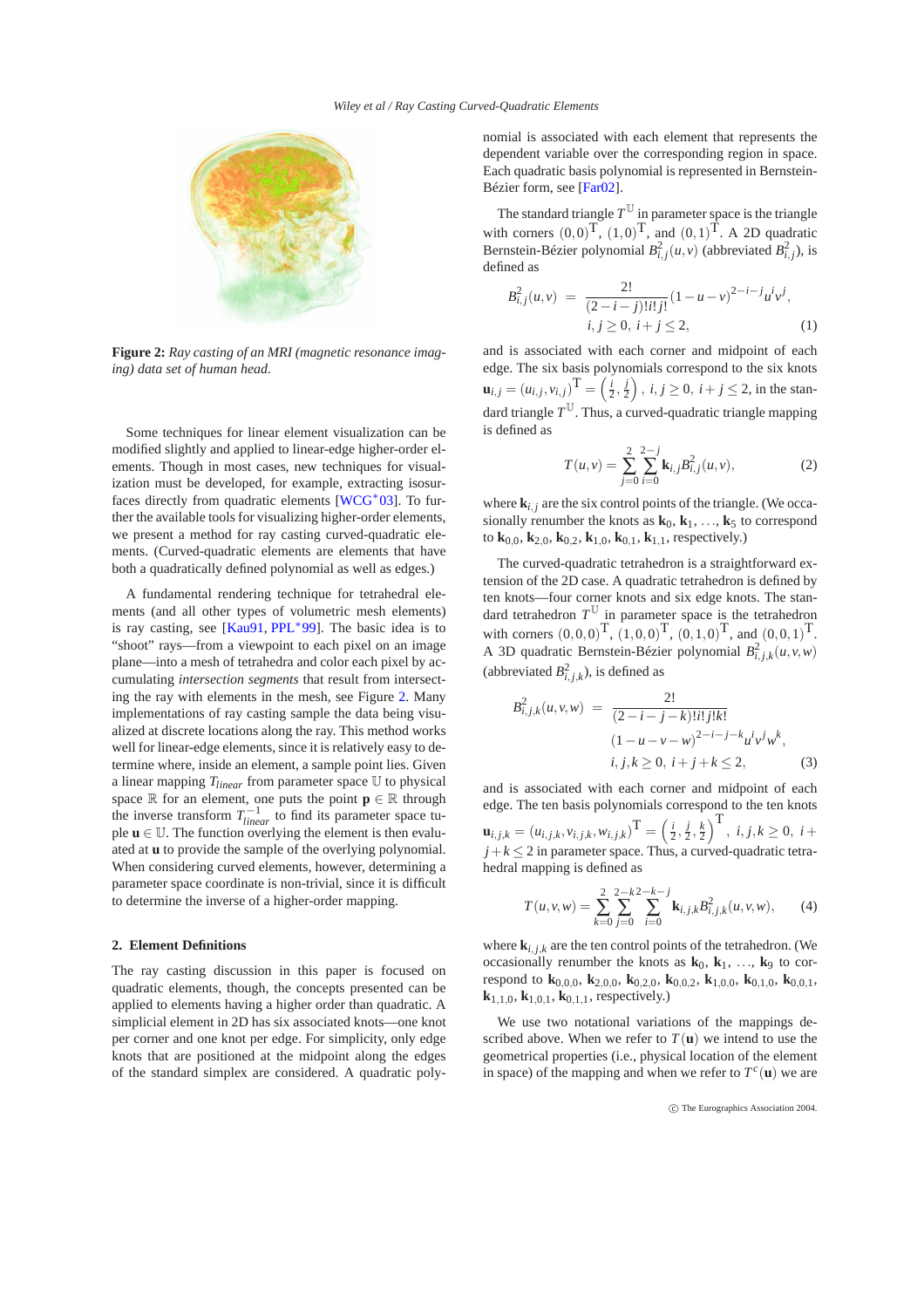<span id="page-2-1"></span>only considering the coefficient, or functional, properties of the mapping. This is important in the coming sections since we compute and use approximations for both properties independently.

A linear edge mapping  $T(\mathbf{u})$  is constructed for an element by using the standard linear mapping of a linear triangle and tetrahedron having three and four control points, respectively. The functional mapping  $T^c(\mathbf{u})$ , however, still uses the quadratic definition as described by Equations [\(2\)](#page-1-1) and [\(4\)](#page-1-2). This combination of linear-physical and quadraticfunctional mapping is called a linear-edge quadratic element.

#### **3. Ray Casting Overview**

While it is possible—and recommended—to discretely sample linear-edge quadratic elements along a ray (since a linear mapping defines the transformation from parameter space to physical space), a more cumbersome method of finding a close approximation to the actual intersection—between a ray and a quadratic element—is discussed as a foundation for intersecting a ray with a curved-quadratic element. Thus, the ray casting discussion for quadratic elements is limited to this problem: intersecting a line with a quadratic and curvedquadratic element. (This discussion assumes that the elements being visualized are valid and do not self-intersect.)

Ray casting is easily implemented by sampling the data set being visualized uniformly along a ray. For each sample point, one finds the element it lies in and then evaluates the polynomial overlying the containing element at that point to provide the sample. For a rectilinear grid, it is trivial to find the voxel (element) in which a sample point lies, and also to find the parameter-space (barycentric) coordinates of that point with respect to that element. These parameter space coordinates are needed to evaluate the polynomial defined over the containing element.

In the case of curved-quadratic tetrahedra, it is difficult to determine which element (in a mesh of curved-quadratic tetrahedra) contains a sample point. Even if it were known which curved-quadratic tetrahedron contained the point, it is difficult to obtain the parameter-space coordinates for that point with respect to the containing curved element, since its domain is defined by a curved mapping.

To provide samples along a ray, it is easier to intersect a line with the faces of a curved-quadratic tetrahedron to find the intersection segments that lie inside the tetrahedron. In physical space, these segments are straight lines, since they follow the ray. However, looking at these segments in parameter space shows that they curve through the standard tetrahedron.

A method to construct a quadratic curve that approximates the intersection segment as it curves through parameter space is described in the following sections. Using this curve, one can sample along the curve to provide parameterspace coordinates that are used to sample the polynomial

defined over the curved tetrahedron. To reduce the time required to sample the polynomial defined over the curved element, an additional quadratic curve is found that approximates the polynomial overlying the intersection segment. Thus, two approximations  $C(\mathbf{u})$  and  $C^c(\mathbf{u})$  are constructed.  $C(\mathbf{u})$  represents the intersection segment in parameter space and  $C^{c}(\mathbf{u})$  represents the functional over that segment. Once  $C<sup>c</sup>(**u**)$  is computed,  $C(**u**)$  is discarded since only the functional information is needed along the ray.

#### **4. Linear-edge Quadratic Elements**

Finding the intersection of a line with a quadratic element is more complicated than with a linear element. The goal is to find a representation  $C^c(t)$  :  $\mathbb{U} \longrightarrow \mathbb{C}$  of the polynomial defined over the intersection segment. To better understand the 3D problem, the intersection between a line  $l(s)$  :  $\mathbb{U}$  —  $\mathbb{R}^2$  and a linear-edge quadratic triangle  $T(u, v) : \dot{\mathbb{U}}^2 \longrightarrow \mathbb{R}^2$ is studied first.

## **4.1. The 2D Case**

A quadratic curve  $C^{c}(t)$  is used to approximate the polynomial defined over the intersection segment. The curve  $C^{c}(t)$ :  $\mathbb{U} \longrightarrow \mathbb{C}$ , having three coefficients  $c_i$ ,  $0 \le i \le 2$ , distributed uniformly across its domain  $t \in [0,1]$ , is defined as

$$
C^{c}(t) = \sum_{i=0}^{2} c_{i} B_{i}^{2}(t),
$$
\n(5)

<span id="page-2-0"></span>where  $B_i^2$  is the univariate  $n^{th}$ -degree Bernstein polynomial  $B_i^n(u)$  for  $n = 2$ , defined as

$$
B_i^n(u) = \frac{n!}{(n-i)!i!} (1-u)^{n-i} u^i.
$$
 (6)

There are two steps to finding an approximation to the intersection. First, intersect  $l(s)$  with the boundary of  $T(u, v)$ . (This intersection is easily computed, since the boundaries are linearly defined in physical space.) There are three possibilities when intersecting a line with a triangle:

- 1. **No intersection.** The line does not intersect the triangle. Thus, this triangle does not contribute any information.
- 2. **One intersection.** The line intersects one of the corner knots, however, since such a small portion of the triangle intersects the ray, it does not contribute any information.
- 3. **Two intersections.** The line intersects two of the three boundary edges, forming one segment. This type of intersection is the only one that contributes information to the ray. (This includes the case when an edge is collinear with  $l(s)$ .)

Thus, there are at most two intersection points  $\mathbf{a} =$  $(x_a, y_a)$ <sup>T</sup> = *T*(**u**<sub>*a*</sub>)</sub> and **b** =  $(x_b, y_b)$ <sup>T</sup> = *T*(**u**<sub>*b*</sub>), see Figure [3,](#page-3-0) where  $\mathbf{u}_a$  and  $\mathbf{u}_b$  are the parameter space tuples of **a** and **b**, respectively, which are found by using the inverse of *T*, such that  $\mathbf{u}_a = T^{-1}(\mathbf{a})$  and  $\mathbf{u}_b = T^{-1}(\mathbf{b})$ . Second, fit  $C^c(t)$  to the

c The Eurographics Association 2004.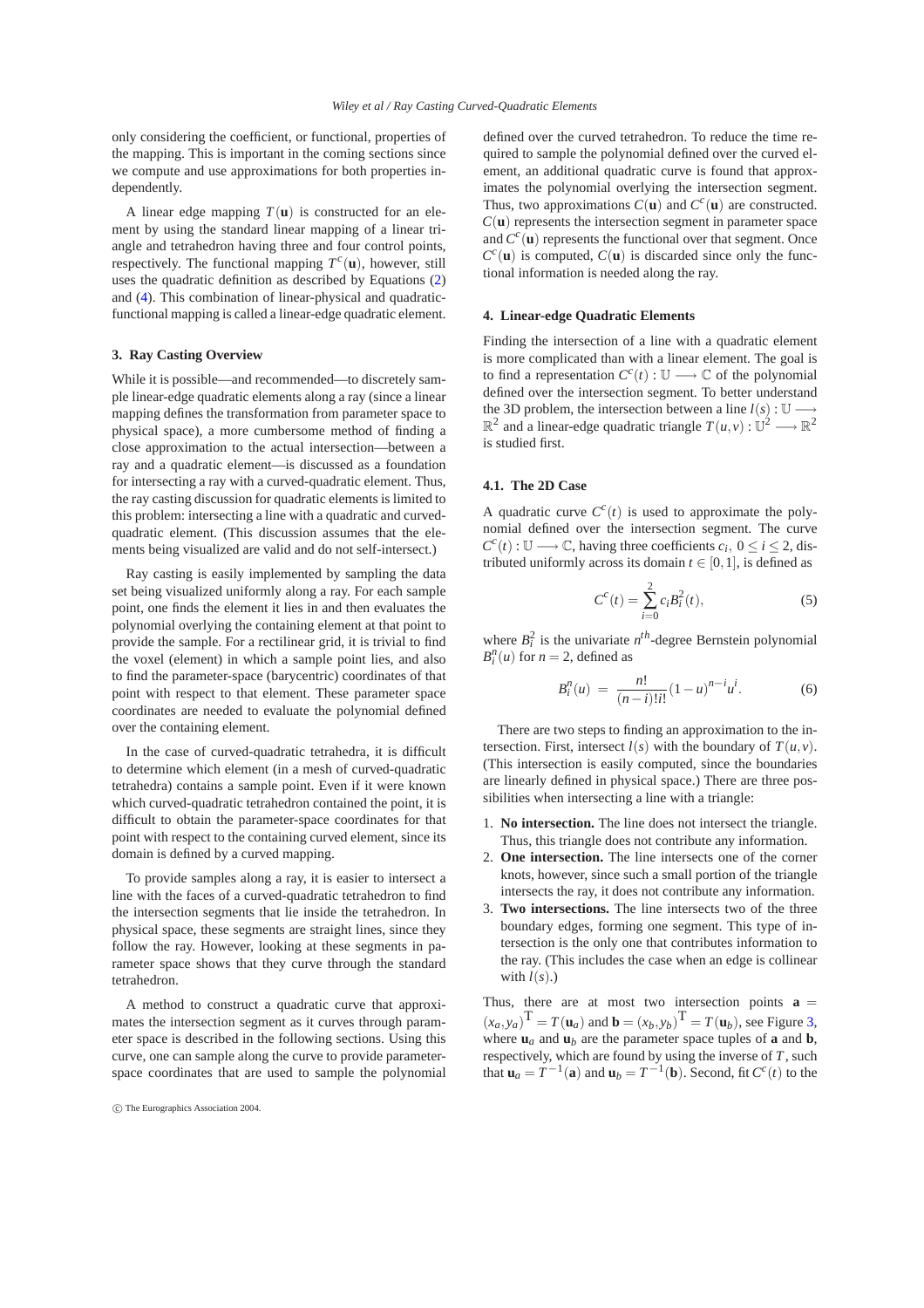

<span id="page-3-0"></span>**Figure 3:** *Intersection of line l*(*s*) *with linear-edge quadratic triangle*  $T(u, v)$  *at points a and <i>b*.

polynomial defined over *T* (abbreviated as  $T^c$ ) sampled at locations  $\{\mathbf{u}_a, \frac{\mathbf{u}_a + \mathbf{u}_b}{2}, \mathbf{u}_b\}$ . The approximation curve  $C^c(t)$ is required to interpolate the endpoint values  $T^c(\mathbf{u}_a)$  and  $T_c^c(\mathbf{u}_b)$  so that neighboring-element intersections are at least  $C^0$ -continuous. Thus,  $c_0 = T^c(\mathbf{u}_a)$ ,  $c_2 = T^c(\mathbf{u}_b)$ , and  $c_1$  constrained by having  $C^c\left(\frac{1}{2}\right) = T^c\left(\frac{\mathbf{u}_a + \mathbf{u}_b}{2}\right)$ —is defined as

$$
c_1 = 2 T^c \left( \frac{\mathbf{u}_a + \mathbf{u}_b}{2} \right) - \frac{T^c(\mathbf{u}_a) + T^c(\mathbf{u}_b)}{2}.
$$
 (7)

In the case where a quadratic approximation does not produce an accurate enough representation of the intersection, one can alternatively use a rational-quadratic or a higherorder curve—such as cubic or quartic—to represent the polynomial defined over an intersection segment.

## **4.2. The 3D Case**

Ray casting a linear-edge quadratic tetrahedron is a straightforward extension of the 2D case. The only difference is the intersection points **a** and **b** are found by intersecting line  $l(s)$ with the planar faces of a quadratic tetrahedron  $T(u, v, w)$ . As in the 2D case, there can be at most two intersection points, thus, only one intersection segment per ray. The approximation curve  $C^{c}(t)$  is computed using the same method as in the 2D case.

#### **5. Curved-quadratic Elements**

Ray casting curved elements is more difficult than ray casting linear-edge elements, since 1) there can be more than one intersection segment per element and 2) it is difficult to represent the polynomial overlying the intersection segment. The method to intersect a line with a curved-quadratic element is first discussed in the 2D case and then extended to the 3D case.

# <span id="page-3-2"></span>**5.1. The 2D Case**

A line  $l(s): \mathbb{U} \longrightarrow \mathbb{R}^2$  intersects the boundary of a curvedquadratic triangle  $T(u, v) : \mathbb{U}^2 \longrightarrow \mathbb{R}^2$  in at most six locations (not considering degenerate cases). The goal is to find segments—between intersection points—that lie inside  $T(u, v)$ . To compute the intersections between  $l(s)$  and the boundary edges of  $T(u, v)$  one must intersect  $l(s)$  with three quadratic curves—the boundary edges of  $T(u, v)$ . One might consider finding the inverse  $l^{-1}(t)$ :  $\mathbb{U} \longrightarrow \mathbb{U}^2$  of  $l(s)$  based on the mapping  $T(u, v)$ . In this case,  $l^{-1}(t)$  could then be intersected with the standard triangle in parameter space, see Figure [4.](#page-3-1) It is possible to find a closed form representation of the inverse of  $T(u, v)$  in 2D, however, since  $T(u, v)$  is not always bijective, there may exist none, more than one, or imaginary solutions for a given point. In 3D it is not possible to find a closed form representation. Thus, a method that is extensible to higher dimensions is desired. The method



<span id="page-3-1"></span>**Figure 4:** *Transformation of line l(s) in xy-space to*  $l^{-1}(t)$ *in uv-space by the inverse transformation of the curvedguadratic triangle*  $T(u, v)$ *.* 

to find an approximation  $C(t)$  to  $l^{-1}(s)$  based on a curvedquadratic mapping  $T(u, v)$  has four steps:

- 1. Intersect  $l(s)$  with the three boundary curves of  $T(u, v)$ to produce a set of *N* intersection points  $\mathbf{p}_m =$  $(x_m, y_m)$ <sup>T</sup>, 0 ≤ *m* ≤ *N* − 1.
- 2. Reorder the points  $\mathbf{p}_m$  sequentially based upon the distance from the viewpoint.
- 3. Form intersection segments from sequentially adjacent pairs of points.
- 4. Discard invalid segments by testing whether the segment is inside or outside of the triangle  $T(u, v)$ .

Each of these four steps is described in detail in the following paragraphs.

**Step 1** The intersection of line  $l(s)$  with quadratic curve  $Q_e(t)$ —representing edge *e* of curved-quadratic triangle  $T(u, v)$ —can be computed analytically or iteratively, see [\[BP93\]](#page-8-6). (An iterative method is more stable than an analytical method and the speed of the iterative method (i.e., number of iterations used) is inversely proportional to the accuracy of the result.) Using the analytical approach, assuming  $Q_e(t)$  is in the form

$$
Q(t) = \mathbf{r}_0 t^2 + \mathbf{r}_1 t + \mathbf{r}_2,\tag{8}
$$

c The Eurographics Association 2004.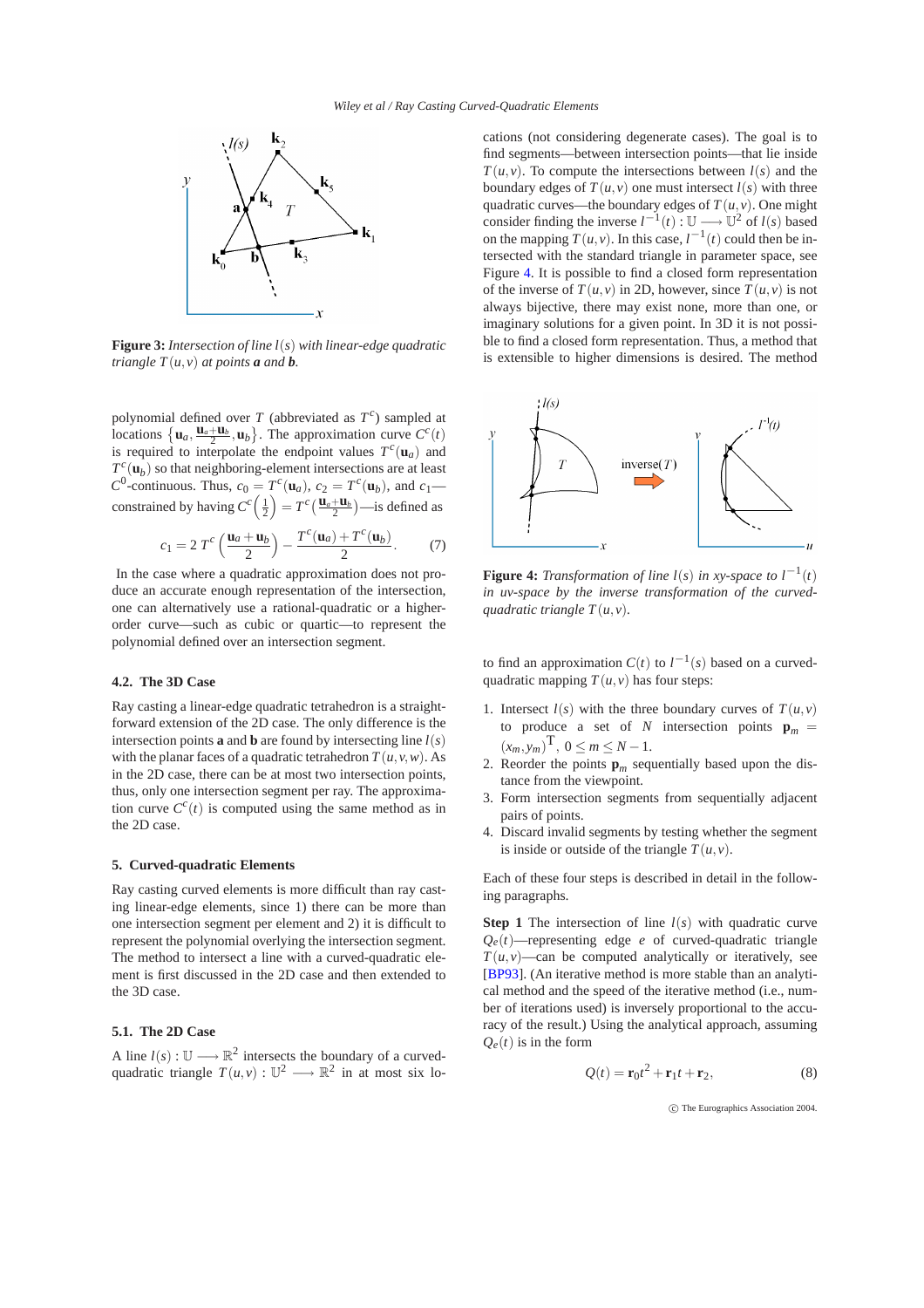and  $l(s)$  is in the form

$$
l(s) = \mathbf{q}_0 + \mathbf{q}_1 s,\tag{9}
$$

where  $\mathbf{r}_i = (x_i^r, y_i^r)^{\text{T}}, 0 \le i \le 2$ , and  $\mathbf{q}_j = (x_j^q, y_j^q)^{\text{T}}, 0 \le j \le n$ 1, the intersections of  $Q(t)$  and  $l(s)$  are given by the roots of

$$
0 = (x_0' y_1^q - y_0' x_1^q) t^2 + (x_1' y_1^q - y_1' x_1^q) t +
$$
  
\n
$$
x_2' y_1^q + x_1^q y_0^q - x_0^q y_1^q - x_1^q y_2^r
$$
 (10)

and

$$
s(t) = \frac{(x_0' y_1' - y_0' x_1')t + y_0' x_0^q + y_2' x_0' - y_0' x_2' - y_0^q x_0'}{x_0' y_1^q - y_0' x_1^q}.
$$
 (11)

Thus, there are two solution pairs  $\{(t_i, s_i)\}, 0 \le i \le 1$ , where  $s_i = s(t_i)$ . Points not satisfying the constraint  $0 \le t_i \le 1$  lie outside of the curved triangle and are discarded.

**Step 2** Labeling the intersection points  $\mathbf{p}_m$  based upon their distance from the viewpoint orders the points. This ordering is important, since only points that are adjacent sequentially can form an intersection segment. Since the parameter values  $s_i$  that result during Step 1 are directly related to the distance from the viewpoint, this ordering is easily determined.

**Step 3** An approximation to  $l^{-1}(t)$  is constructed by transforming two vectors—aligned with  $l(s)$ —to parameter space, so that they become tangent vectors to the quadratic curve  $C(t)$  used to approximate  $l^{-1}(t)$ . The curve  $C(t)$ :  $\mathbb{U} \longrightarrow \mathbb{U}^2$ , having three knots  $\mathbf{u}_i$  and three coefficients *c<sub>i</sub>*, 0 ≤ *i* ≤ 2, distributed uniformly across its domain *t* ∈ [0*,*1], is defined as

$$
C(t) = \sum_{i=0}^{2} \mathbf{u}_{i} B_{i}^{2}(t),
$$
 (12)

where  $B_i^2$  is given by Equation [\(6\)](#page-2-0).

A vector **v** in physical space—located at point  $\mathbf{p} = T(\mathbf{u})$ , where  $\mathbf{u} \in \mathbb{U}^2$ —is transformed to a vector **w** in parameter space by considering the linear combination  $\mathbf{v} = \alpha \mathbf{X} + \beta \mathbf{Y}$ , where  $\mathbf{X} = T^u(\mathbf{u}), \mathbf{Y} = T^v(\mathbf{u}),$  and  $T^i(u, v)$  denotes the partial derivative of  $T(u, v)$  with respect to the *i*<sup>th</sup> direction. Solving for α and β yields the transformed vector  $\mathbf{w} = (\alpha, \beta)^{\mathrm{T}}$ , see Figure [5.](#page-4-0) (The inverse transformation of vectors is possible because the partial derivatives of  $T(u, v)$ are linear functions.)

An intersection segment *m* is bounded by two sequentially adjacent points  $\mathbf{p}_m$  and  $\mathbf{p}_{m+1}$ . An approximation to the inverse of the intersection segment is constructed by first transforming vectors  $\mathbf{v}_m$  and  $\mathbf{v}_{m+1}$  in physical space which are aligned with  $l(s)$  and positioned at  $\mathbf{p}_m$  and  $\mathbf{p}_{m+1}$ , respectively—to vectors  $w_m$  and  $w_{m+1}$  in parameter space. (This step assumes parameter space coordinates **u***m* are known for points **p***m*. These coordinates are computed in Step 1 from the solutions  $t_i$  for each edge.) The lines implied by vectors  $\mathbf{w}_m$  and  $\mathbf{w}_{m+1}$ —while located at  $\mathbf{u}_m$  and





<span id="page-4-0"></span>**Figure 5:** *Inverse transformation of vector v—located at point*  $p = T(u)$ —through curved-quadratic mapping  $T(u, v)$ . *Vector v is transformed from physical space to vector w in parameter space by considering the linear combination*  $\nu = \alpha X + \beta Y$ *, where*  $\omega = (\alpha, \beta)^T$ *.* 



<span id="page-4-1"></span>**Figure 6:** *Quadratic curve C*(*t*) *approximates the inverse of line l(s) based on the curved-quadratic mapping*  $T(u, v)$ *.* 

 $\mathbf{u}_{m+1}$ , respectively—are intersected to form a third point  $\mathbf{b}_m$ . The three points  $\{\mathbf{u}_m, \mathbf{b}_m, \mathbf{u}_{m+1}\}$  are used as control points for  $C_m(t): \mathbb{U} \longrightarrow \mathbb{U}^2$ , which represents an approximation to  $l^{-1}(s)$ , see Figure [6.](#page-4-1)

Next, the coefficients of  $C_m(t)$  are computed by fitting the uniformly spaced coefficients  $c_i$  to the three samples  $\left\{T^c\left(C(0)\right), T^c\left(C\left(\frac{1}{2}\right)\right), T^c\left(C(1)\right)\right\}$ . They are given by

$$
c_0 = T^c(C(0)) = T^c(\mathbf{u}_i),
$$
  
\n
$$
c_1 = 2 T^c\left(C\left(\frac{1}{2}\right)\right) - \frac{T^c(\mathbf{u}_i) + T^c(\mathbf{u}_{i+1})}{2}, \text{ and}
$$
  
\n
$$
c_2 = T^c\left(C(1)\right) = T^c(\mathbf{u}_{i+1}), \tag{13}
$$

where  $T^{c}(u, v)$  evaluates the polynomial overlying  $T(u, v)$ .

**Step 4** Each intersection segment  $C_m$  is checked to see whether it lies inside or outside of curved-quadratic triangle *T*. This is done by checking where the point  $C_m(\frac{1}{2})$  lies relative to the standard triangle; if it lies outside, the intersection segment is also outside and does not contribute information to the ray.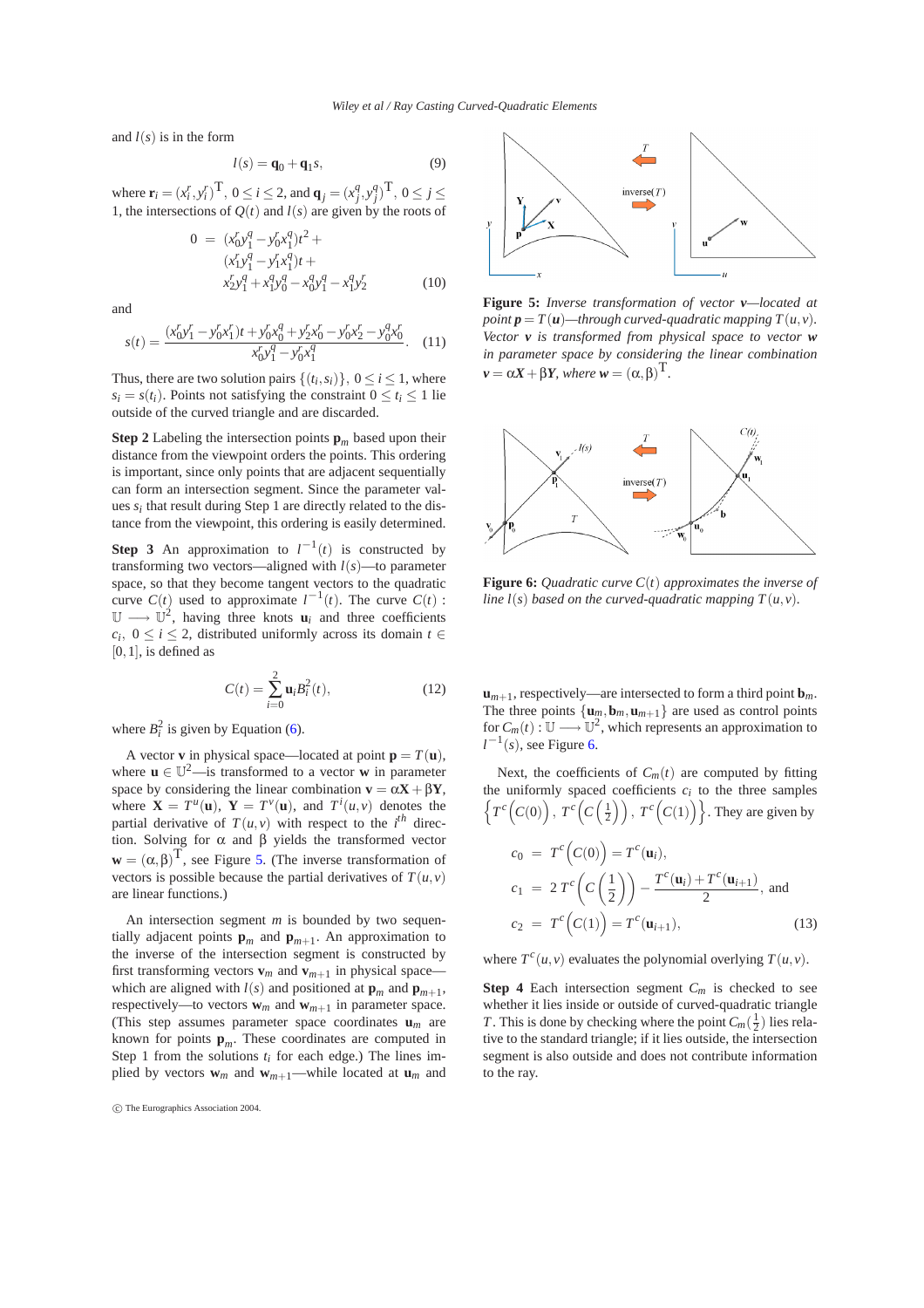## <span id="page-5-1"></span>**5.2. The 3D Case**

The ideas discussed in the 2D case are extended to the 3D case. The intersection between a ray and a curved-quadratic tetrahedron  $T(u, v, w)$  reduces to the intersection between a ray and the curved surfaces (faces) of  $T(u, v, w)$ . Thus, rather than intersecting  $l(s)$  with planar faces (as in the case of a linear-edge quadratic tetrahedron), *l*(*s*) is intersected with four curved-triangular patches  $Q_e(u, v): \mathbb{U}^2 \longrightarrow \mathbb{R}^3$ ,  $0 \leq e \leq$ 3. The four steps to compute an approximation  $C_m(t): \mathbb{U} \longrightarrow$  $\mathbb{U}^3$  to an intersection segment *m* are the same as in the 2D case. Only the details of the differences for each step are discussed.

**Step 1** There are several options for performing the intersection between  $l(s)$  and the curved patch  $Q_e(u, v)$ . Tessellating the patch with several linear triangles, then, intersecting  $l(s)$  with these triangles is used here. It is possible, with this method, to directly compute the parameter space coordinates  $\mathbf{u}_m$  of the intersection points  $\mathbf{p}_m$  simultaneously when computing the intersection between  $l(s)$  and  $Q_e(u, v)$ . A simple closed form solution causes problems (as in the 2D case) since it may not exist, has several solutions (possibly imaginary), and requires extensive computation. An iterative or adaptive method based upon some error requirement could also be used, however, it is simpler to tessellate the face uniformly instead of re-computing an adaptive tessellation for each  $l(s)$ .

**Step 2** The intersection points  $\mathbf{p}_m$  are sorted based upon the distance from the viewpoint. The parameter value *s* along  $l(s)$  is used, since it was computed during the intersection process of Step 1.

**Step 3** A vector **v** in physical space—located at point  $p =$ *T*(**u**), where **u**  $\in \mathbb{U}^3$ —is transformed to a vector **w** in parameter space by considering the linear combination  $\mathbf{v} =$  $\alpha \mathbf{X} + \beta \mathbf{Y} + \gamma \mathbf{Z}$ , where  $\mathbf{X} = T^{\mu}(\mathbf{u}), \mathbf{Y} = T^{\nu}(\mathbf{u}), \mathbf{Z} = T^{\nu}(\mathbf{u}),$ and  $T^i(u, v, w)$  denotes the partial derivative of  $T(u, v, w)$ with respect to the *i*<sup>th</sup> direction. Solving for α, β, and γ gives the transformed vector  $\mathbf{w} = (\alpha, \beta, \gamma)^{\mathrm{T}}$ .

An intersection segment  $C_m(t)$  is constructed using the same method as described in Step 3 of the 2D case, see Section [5.1.](#page-3-2) The only difference is that it is the exception for two lines in 3D to intersect. Rather than intersecting the two lines  $\mathbf{l}_m$  and  $\mathbf{l}_{m+1}$ —implied by vectors  $\mathbf{w}_m$  and  $\mathbf{w}_{m+1}$ , while positioned at  $\mathbf{u}_m$  and  $\mathbf{u}_{m+1}$ , respectively—two points  $\mathbf{g}_m$  and  $\mathbf{g}_{m+1}$  are found so that  $\mathbf{g}_m$  is the closest point on  $\mathbf{l}_m$  to  $\mathbf{l}_{m+1}$ and  $\mathbf{g}_{m+1}$  is the closest point on  $\mathbf{l}_{m+1}$  to  $\mathbf{l}_m$ . (Points  $\mathbf{g}_m$  and  $\mathbf{g}_{m+1}$  are computed by minimizing the distance between  $\mathbf{l}_m$ and  $\mathbf{l}_{m+1}$ .) Point  $\mathbf{b}_m$  is given by  $\mathbf{b}_m = \frac{\mathbf{g}_m + \mathbf{g}_{m+1}}{2}$ .

**Step 4** The same method used in Step 4 of the 2D case is used to discard intersection segments that lie outside of the curved-quadratic tetrahedron, see Section [5.1.](#page-3-2)



**Figure 7:** *Ray casting of curved-quadratic tetrahedron*  $T(u, v, w)$  *having non-uniform density—where corner coefficients are zero and edge coefficients are one. Left image shows a rendering of the curved "faces" of*  $T(u, v, w)$ *. Right image shows ray casting of T*(*u, v,w*)*. Isosurfaces are for a small range of values near* {0*.*2*,*0*.*575*,*0*.*725}*. The "egg" corresponds to the isosurface at* 0*.*725 *and the corners correspond to* 0*.*2*.*

#### <span id="page-5-0"></span>**6. Ray Casting Results**

A ray casting of a single curved-quadratic tetrahedron having non-uniform density—where the corner coefficients are zero and edge coefficients are one—is shown in Figure [7.](#page-5-0) The  $487 \times 473$  pixel image required 35 seconds to compute. Ray intersections were computed by first tessellating each "face" of the curved-quadratic tetrahedron with 400 linear triangles and then intersecting with these triangles. Density values were mapped so that three isosurfaces were visualized. Isosurfaces are for a small range of values near {0*.*2*,*0*.*575*,*0*.*725}. The "egg" corresponds to the isosurface at 0*.*725 and the corners correspond to 0*.*2.

A ray casting of 320 curved-quadratic tetrahedra approximating  $f(x, y, z) = \frac{3}{4} \left( x^2 + y^2 + z^2 \right), -\frac{1}{2} \le x, y, z \le \frac{1}{2}$  is shown in Figure [8.](#page-6-0) The curved tetrahedra are produced by twisting the mesh a quarter turn from the top to the bottom as indicated in the upper image. The  $766 \times 717$  pixel image required 50 minutes to compute. Ray intersections were computed by first tessellating each "face" of the curved-quadratic tetrahedron with 400 linear triangles and then intersecting with these triangles. Isosurfaces are for a small range of values near {0*.*2*,*0*.*43*,*0*.*5}. The "sphere" corresponds to the isosurface at 0*.*2. A comparable linear representation of this mesh could be created by tessellating each curved tetrahedron with  $8^4 = 4096$  linear tetrahedra. This yields 256 linear tetrahedra representing each "face" (compared to 400). One would then need to ray cast 1310720 unstructured linear tetrahedra.

Back-to-front compositing was used to accumulate several uniform samples along each ray. A pixel intensity  $I_n^{i,j}$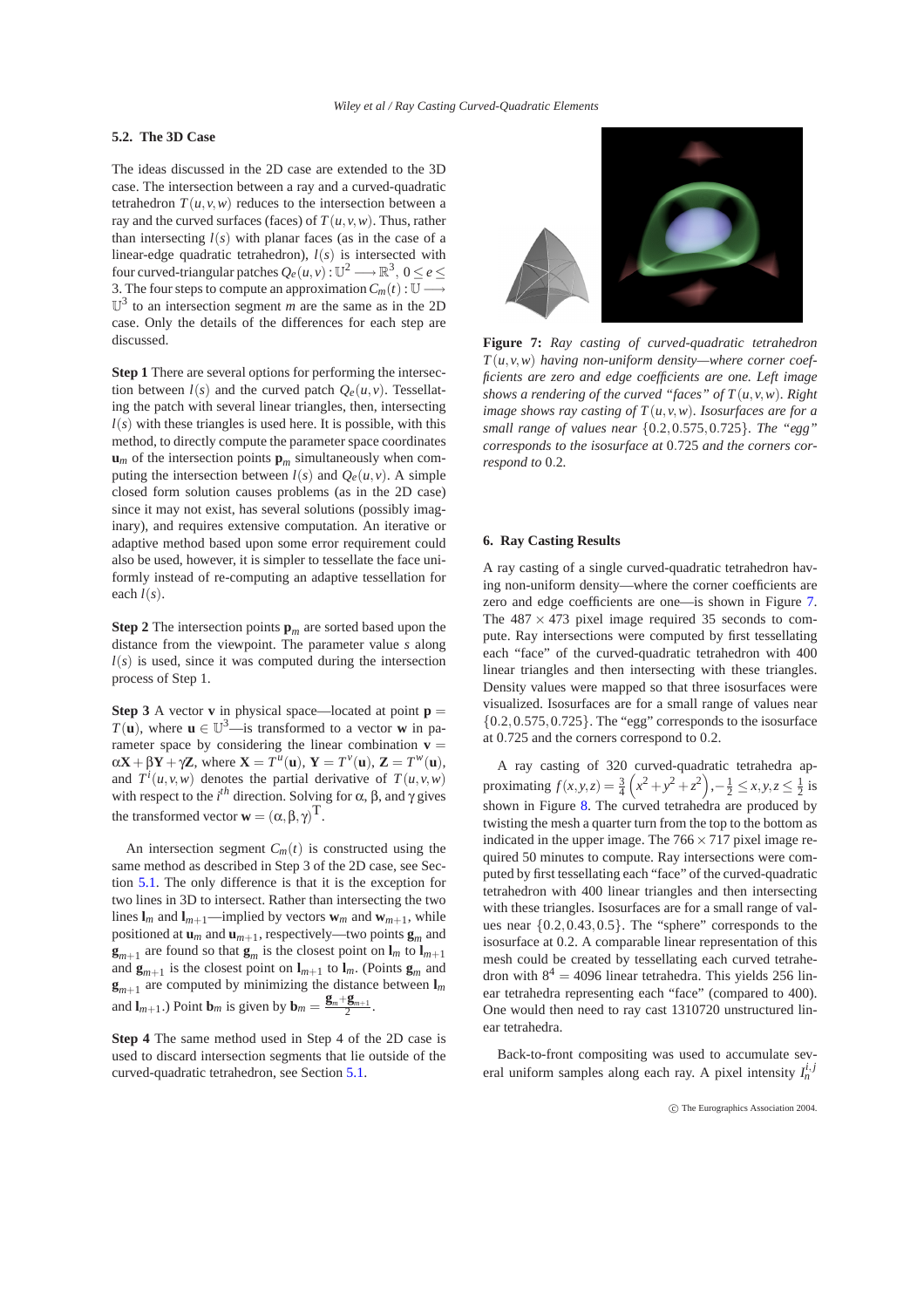

<span id="page-6-0"></span>**Figure 8:** *Ray casting of* 320 *curved-quadratic tetrahedra*  $approximating \, f(x, y, z) = \frac{3}{4} \left( x^2 + y^2 + z^2 \right), -\frac{1}{2} \le x, y, z \le$ 1 <sup>2</sup> *. The curved tetrahedra are produced by twisting the mesh a quarter turn from the top to the bottom. Isosurfaces are for a small range of values near* {0*.*2*,*0*.*43*,*0*.*5}*. The "sphere" corresponds to the isosurface at* 0*.*2*.*

computed from the 
$$
n^{th}
$$
 sample  $c_n \in [0, 1]$  is given by

$$
I_n^{i,j} = I_{n-1}^{i,j} D(1 - c_n),
$$
\n(14)

where *D* is the sampling distance and  $(i, j)^T$  is the location of the pixel. A binary space partition using oriented bounding boxes around the triangles was used to optimize raytriangle intersection tests. All examples were computed on a 2.8GHz Pentium IV graphics workstation with 2GB of main memory.

## **7. Cutting Planes**

A *cutting plane* is used to "cut" through a data set—usually a planar cut in the context of a 3D domain. A cutting plane visualization shows the intersection between a plane and a data set. This is useful when volume visualization, such as ray casting, is impractical because too much data needs to be processed. For example, consider examining various layers of the Earth's atmosphere. If a user wanted to examine all of the layers at once, instead of using volume visualization, it would be more useful to visualize the intersection of the data with, say, a plane passing through the equator.

There are many methods for the visualization of cutting planes. As in ray casting, one could simply sample the data at discrete locations across the plane. However, as in ray casting, the sampling method does not work well for curved elements, since it is difficult to determine the parameter space

coordinate of an arbitrary point with respect to a curved element. Visualization of a cutting plane is done by intersecting elements independently of each other. Thus, the essence of cutting planes is to intersect an element *T* with cutting plane *R*. The actual intersection is computed by intersecting each of the edges of *T* with *R*, forming *edge-intersection points*. Then, the edge-intersection points are connected together—over each face—to form face-intersection curves. Then, face-intersection curves are grouped together to form polygons that bound the intersection surface. In the case of linear elements, there is only one intersection segment (2D case) or surface (3D case). The surface in the 3D case may be bounded by either a triangle or a quadrilateral.

While it is possible—and recommended—to discretely sample linear-edge quadratic elements across the cutting plane, a more cumbersome method of finding a close approximation to the actual intersection is discussed. The cutting plane discussion for quadratic elements is limited to this problem: intersecting a plane with a quadratic and curvedquadratic element. (This discussion assumes that the elements being visualized are valid and do not self-intersect or overlap with other elements.)

## **8. Linear-edge Quadratic Elements**

The goal is to represent the intersection of quadratic tetrahedron  $T$  with cutting plane  $R$  by a set of quadratic triangles  $T$ . The set  $T$  contains either zero, one, or two triangles, since the intersection of a plane with a linear-edge tetrahedron is limited to 1) no intersection, 2) an intersection forming a triangle, or 3) an intersection forming a quadrilateral (which is represented by two triangles).

Assuming *T* is defined by ten knots  $\mathbf{k}_i$ ,  $0 \le i \le 9$ , only the corner knots  $0 \le i \le 3$  are considered, since the edge knots are positioned at the midpoints of the edges, see Fig-ure [9.](#page-7-0) Thus, the six edges  $e_j$ ,  $0 \le j \le 5$  of *T* are bounded by knot pairs (0*,*1), (0*,*2), (0*,*3), (1*,*2), (1*,*3), and (2*,*3). Line segments—formed between the corner knots defining each edge—are intersected with the *R* to yield a set of *N* intersection points  $\mathbf{p}_m$ ,  $0 \le m \le N - 1$ , in physical space (the parameter space coordinate  $\mathbf{u}_m$  for each  $\mathbf{p}_m$  is also computed, such that  $\mathbf{p}_m = T(\mathbf{u}_m)$ . There are five values that *N* can take on:

- **Zero**. Plane *R* does not intersect *T*.
- **One**. Plane *R* intersects one corner knot of *T*.
- **Two**. One of the edges of *T* lies on *R* (only the endpoints of the intersection are counted).
- **Three**. Plane *R* intersects three edges of *T*.
- **Four**. Plane *R* intersects four edges of *T*.

An intersection surface is produced only for the cases where *N* is three or four. When *N* is three, a quadratic triangle *C*( $u$ , $v$ )—having six knots  $v_n$  and six coefficients  $c_n$ —is used to approximate the intersection and is formed by first setting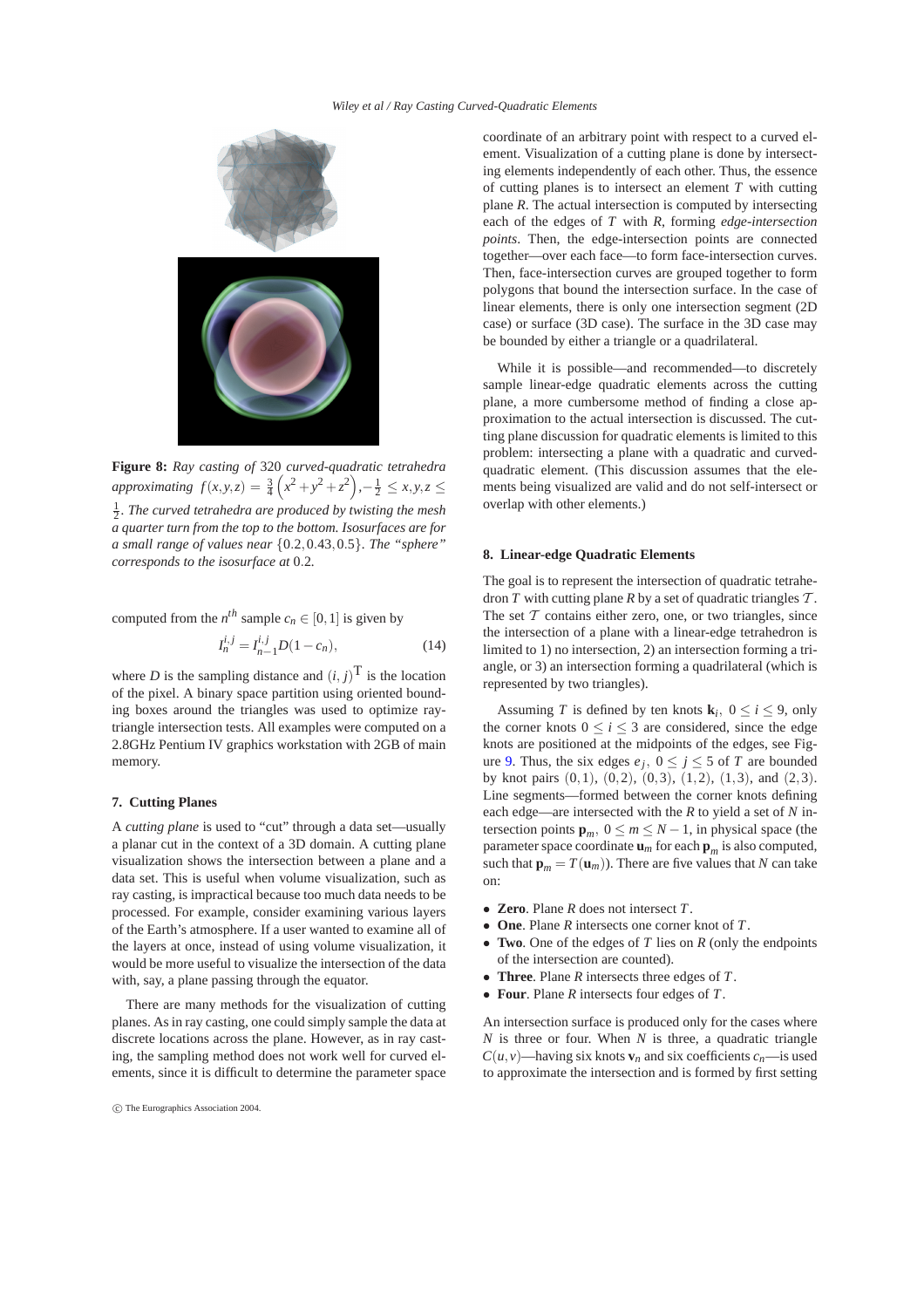

<span id="page-7-0"></span>**Figure 9:** *Indexing used for curved-quadratic tetrahedron.*

its knots to the locations given by

$$
\mathbf{v}_0 = \mathbf{u}_0,
$$
  
\n
$$
\mathbf{v}_1 = \mathbf{u}_1,
$$
  
\n
$$
\mathbf{v}_2 = \mathbf{u}_2,
$$
  
\n
$$
\mathbf{v}_3 = \frac{\mathbf{u}_0 + \mathbf{u}_1}{2},
$$
  
\n
$$
\mathbf{v}_4 = \frac{\mathbf{u}_0 + \mathbf{u}_2}{2}, \text{ and}
$$
  
\n
$$
\mathbf{v}_5 = \frac{\mathbf{u}_1 + \mathbf{u}_2}{2}.
$$
 (15)

<span id="page-7-1"></span>Then, the function overlying the intersection surface is approximated by defining the coefficients  $c_n$  of  $C(u, v)$  as

$$
c_0 = T^{c}(\mathbf{u}_0),
$$
  
\n
$$
c_1 = T^{c}(\mathbf{u}_1),
$$
  
\n
$$
c_2 = T^{c}(\mathbf{u}_2),
$$
  
\n
$$
c_3 = 2T^{c}(\frac{\mathbf{u}_0 + \mathbf{u}_1}{2}) - \frac{T^{c}(\mathbf{u}_0) + T^{c}(\mathbf{u}_1)}{2},
$$
  
\n
$$
c_4 = 2T^{c}(\frac{\mathbf{u}_0 + \mathbf{u}_2}{2}) - \frac{T^{c}(\mathbf{u}_0) + T^{c}(\mathbf{u}_2)}{2},
$$
 and  
\n
$$
c_5 = 2T^{c}(\frac{\mathbf{u}_1 + \mathbf{u}_2}{2}) - \frac{T^{c}(\mathbf{u}_1) + T^{c}(\mathbf{u}_2)}{2},
$$
 (16)

where  $T^c(u, v, w)$  evaluates the polynomial defined over *T*(*u, v,w*).

When *N* is four, an artificial diagonal is added to divide the quadrilateral into two triangles. This is done by choosing the shortest edge to use as the diagonal. (In the case where both diagonals are the same length, and one desires a unique solution, an additional point could be added in the middle of the quadrilateral to create four triangles.) The coefficients for the two triangles are found by first relabeling the intersection points  $\mathbf{p}_m$  and  $\mathbf{u}_m$  with respect to each triangle, then, using Equation [\(16\)](#page-7-1) finds the coefficients.



<span id="page-7-2"></span>**Figure 10:** *Intersection of plane and curved-quadratic tetrahedron. Difficulties arise since the plane can intersect the tetrahedron without intersecting its edges. (In this paper, quadratic tetrahedra are often rendered with parametric lines on the faces of the element. These lines help show the curvature of the element. Plane R intersects the parametric lines shown on the faces of tetrahedron T, however, these lines are not as useful as the edges of the tetrahedron.)*

# <span id="page-7-4"></span>**9. Curved-quadratic Elements**

It is more difficult to compute an approximation to the intersection of a cutting plane *R* with a curved-quadratic tetrahedron *T* than with a linear-edge quadratic tetrahedron. In this case, a close approximation to the exact intersection is left for future research because of the case shown in Figure [10](#page-7-2) where *R* does not intersect any of the curved edges of tetrahedron *T*. However, a sampling method that leverages the ray casting method of the previous chapter is described. The plane *R* is discretized so that a set of parallel rays—lying on the plane—are passed through the data being visualized. A uniform rectilinear representation of the cutting plane is then constructed by discretely sampling each ray uniformly, see Figure [11.](#page-7-3) The cutting plane is visualized by rendering this uniform rectilinear representation.

| ---------------      | . |
|----------------------|---|
| ______________       | . |
| _______________      | . |
| ----------------     | . |
| ___________          | . |
|                      |   |
|                      | . |
|                      | . |
|                      | . |
|                      |   |
| ____________________ | . |
| _____________        | . |
|                      | . |
| ___________________  | . |
|                      |   |

<span id="page-7-3"></span>**Figure 11:** *Discrete sampling of cutting plane. Rays are cast through data and then sampled discretely to construct a uniform rectilinear grid that represents the cutting plane. Left image shows rays—lying on the cutting plane—used to intersect elements. Middle image shows discretely sampled rays. Right image shows resulting uniform rectilinear grid used for visualization.*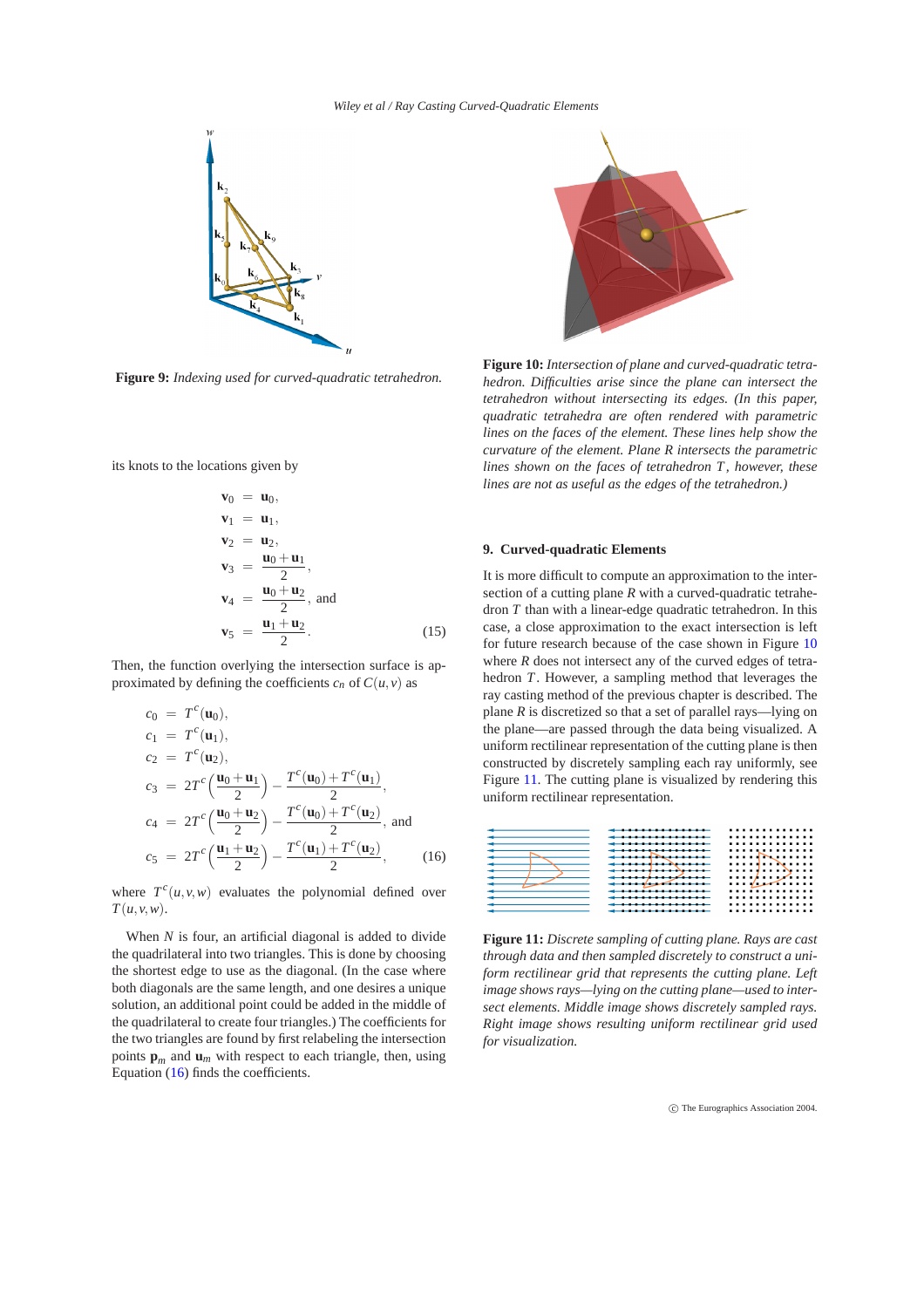## **10. Cutting Plane Results**

Two cutting planes through a single curved-quadratic tetrahedron—where corner coefficients are zero and edge coefficients are one—are shown in Figure [12.](#page-8-7) Each cutting plane visualization used the ray casting method described in Section [5.2](#page-5-1) as applied in Section [9](#page-7-4) and was discretized to a  $652 \times 621$  grid (producing an RGB pixel image of the same size). Each curved face of the tetrahedron was tessellated with 400 linear triangles for the intersection testing. The color map used starts from red, changing to orange, to yellow, to green, and finally to blue, spreading uniformly across the domain from zero to one, respectively. (Corners are red and the center is green-blue.) Each cutting plane visualization required 12 seconds to compute on a 2.8GHz Pentium IV graphics workstation with 2GB of main memory.



<span id="page-8-7"></span>**Figure 12:** *Two cutting planes intersecting curved-quadratic tetrahedron.*

## **11. Conclusions**

The method presented allows for direct volume rendering of curved-quadratic elements. These ideas could be extended to elements of higher order than quadratic. The "descriptive power" of higher-order elements is sparking interest in researchers and we must have a means to visualize these types of elements. This ray casting method lays the ground work for direct volume rendering of complex higher-order elements and provides a roadway to elements having a higher order than quadratic.

In some cases it may be appropriate to tessellate the faces of a curved tetrahedron with more linear triangles to provide more accurate intersection computation between a ray and an element. Additionally, one may want to use a higher

order approximation of the functional over intersection segments. These enhancements will improve close-up views of elements.

## **Acknowledgements**

This work was supported by the National Science Foundation under contract ACI 9624034 (CAREER Award), through the Large Scientific and Software Data Set Visualization (LSSDSV) program under contract ACI 9982251, and through the National Partnership for Advanced Computational Infrastructure (NPACI); the National Institute of Mental Health and the National Science Foundation under contract NIMH 2 P20 MH60975-06A2; the Lawrence Livermore National Laboratory under ASCI ASAP Level-2 Memorandum Agreement B347878 and under Memorandum Agreement B503159; and the Lawrence Berkeley National Laboratory. We thank the members of the Visualization and Graphics Research Group at the Center for Image Processing and Integrated Computing (CIPIC) at the University of California, Davis.

# **References**

- <span id="page-8-6"></span>[BP93] BOEHM W., PRAUTZSCH H.: *Numerical Methods*. A.K. Peters, Ltd., Wellesley, Massachussets, 1993. [4](#page-2-1)
- <span id="page-8-1"></span>[CMP89] COOK R., MALKUS D., PLESHA M.: *Concepts and Applications of Finite Element Analysis*. John Wiley & Sons, New York, 1989. [1](#page-0-1)
- <span id="page-8-5"></span>[Far02] FARIN G.: *Curves and Surfaces for Computer Aided Geometric Design*, fifth edition ed. Academic Press, San Diego, CA, 2002. [2](#page-0-1)
- <span id="page-8-3"></span>[Kau91] KAUFMAN A.: *Volume Visualization*. IEEE Computer Society Press, Los Alamitos, CA, 1991. [2](#page-0-1)
- <span id="page-8-4"></span>[PPL∗99] PARKER S., PARKER M., LIVNAT Y., SLOAN P., HANSEN C., SHIRLEY P.: Interactive ray tracing for volume visualization. *IEEE Transactions on Visualization and Computer Graphics 5*, 3 (1999), 238–250. [2](#page-0-1)
- <span id="page-8-2"></span>[WCG∗03] WILEY D., CHILDS H., GREGORSKI B., HAMANN B., JOY K.: Contouring curved quadratic elements. *Data Visualization 2003, Proceedings of VisSym 2003, G.-P. Bonneau, S. Hahmann, and C.D. Hansen, eds.* (2003), 167– 176. [2](#page-0-1)
- <span id="page-8-0"></span>[WCH∗02] WILEY D., CHILDS H., HAMANN B., JOY K., MAX N.: Best quadratic spline approximation for hierarchical visualization. *Data Visualization 2002, Proceedings of VisSym 2002, D. Ebert, P. Brunet, and I. Navazo, eds.* (2002), 133–140. [1](#page-0-1)

c The Eurographics Association 2004.